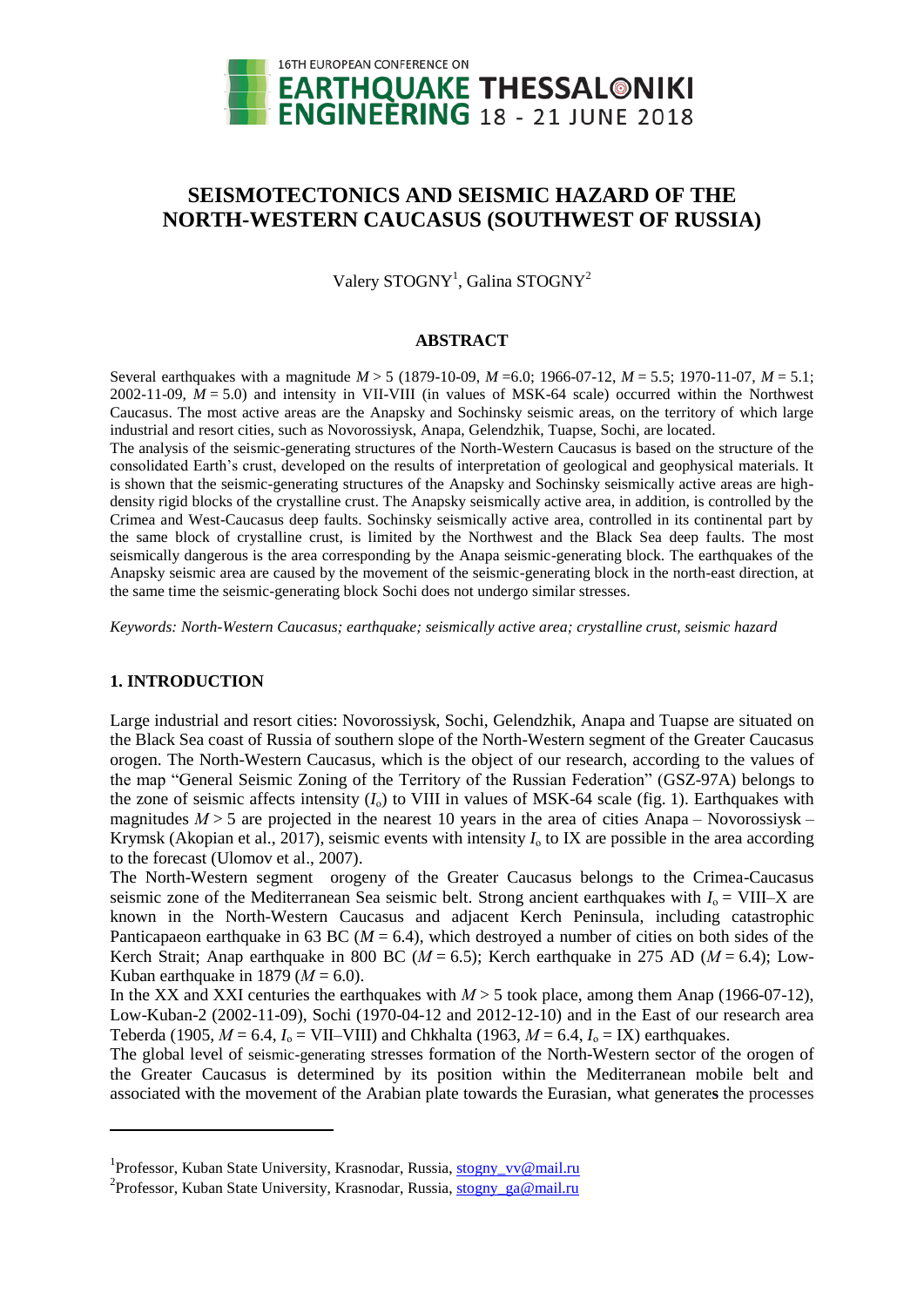of the interaction between the Eastern-Black Sea and Scythian plates. The northern boundary of the Eastern-Black Sea plate is usually identified with the system of thrust faults of the southern slope of the Greater Caucasus orogen. The western boundary is drawn both along the Western-Crimean (Odessa-Sinop) fault (Kazmin et al., 2004), and Salguero-October fault (Patalaha et al., 2003) from the city Alushta to the coast of Turkey (near the city Bafra). The North-East Anatolian fault is taken as the eastern border of the Eastern-Black Sea plate and the North Anatolian fault – as the southern border (McKenzie, 1974; Vardapetyan, 1979; Kazmin et al., 2004). The thesis that sub-oceanic crust of the Eastern-Black Sea plate subducts under the Scythian plate is put in the basis of the most existing geodynamic models of the interaction of the Eastern-Black Sea and the Scythian plates (Kazmin et al., 2004; Patalaha et al., 2003; Piip et al., 2011; Gobarenko et al., 2016).



Figure 1. The simplified map showing the intensity  $I_0$  of the seismic influence (in the values of the MSK-64 scale) of the North-Western segment of the Greater Caucasus in accordance with the map of the "General Seismic Zoning of the Territory of the Russian Federation" (GSZ-97A), our study area is indicated by the red box

In accordance with the first scheme of plate tectonics of the Black Sea-Caspian region, proposed by McKenzie (1974), the movement of the Arabian plate to the north caused the formation of a number of the small plates within the southern flank of the Eurasian plate. Subsequent builds from the position of the plate tectonics of the Black Sea-Caspian region mainly broached the problems of the situation of the plate boundaries and the process of their interaction. Vardapetyan (1979) has substantiated the borders of the Black Sea and Small-Caucasus microplates, bordering in the north with the Eurasian plate, and in the south with the Anatolian and the Arabian plates by the [feature](http://wooordhunt.ru/word/feature) of the distribution of the strong earthquakes within the Caucasus region. The Black Sea plate was divided further into Eastern-Black Sea and Western-Black Sea microplates (Patalaha et al., 2003; Kazmin et al., 2004). Some authors (Kazmin et al., 2004) believe that the Eastern-Black Sea microplate moves northward and rotates clockwise. There was suggested a general northern and even north-eastern motion of the Eastern-Black Sea and Western-Black Sea microplates with provision for the north-eastern direction of the Adriatic plate movement (Entin et al., 2010). The sections of the deep structure of the joint area between the Eastern-Black Sea and the Scythian microplates are based on DSS interpretation results of the seismic profiles 28–29, DOBRE-2, DOBRE-5. The capacity of the Earth's crust was evaluated and the deep faults were marked out on results of the interpretation of these materials, however, the available schemes of the interpretation of the deep structure are many-valued (Baranova et al., 2008; Starostenko et al., 2010).

The analysis of the available materials has showed that the actual problem for the North-Western Caucasus is the development of the seismotectonic model as the basis of the detailed seismic zoning and earthquake prediction. The location of the northern boundary of the Eastern-Black Sea plate is one of the key questions of this problem, which reviewed by the results of the analysis of the gravity field.

#### **2. THE SEISMOTECTONIC MODEL OF THE NORTH-WESTERN CAUCASUS**

*2.1 The boundaries of the Eastern-Black Sea and the Scythian plates by the results of the gravitational field analysis*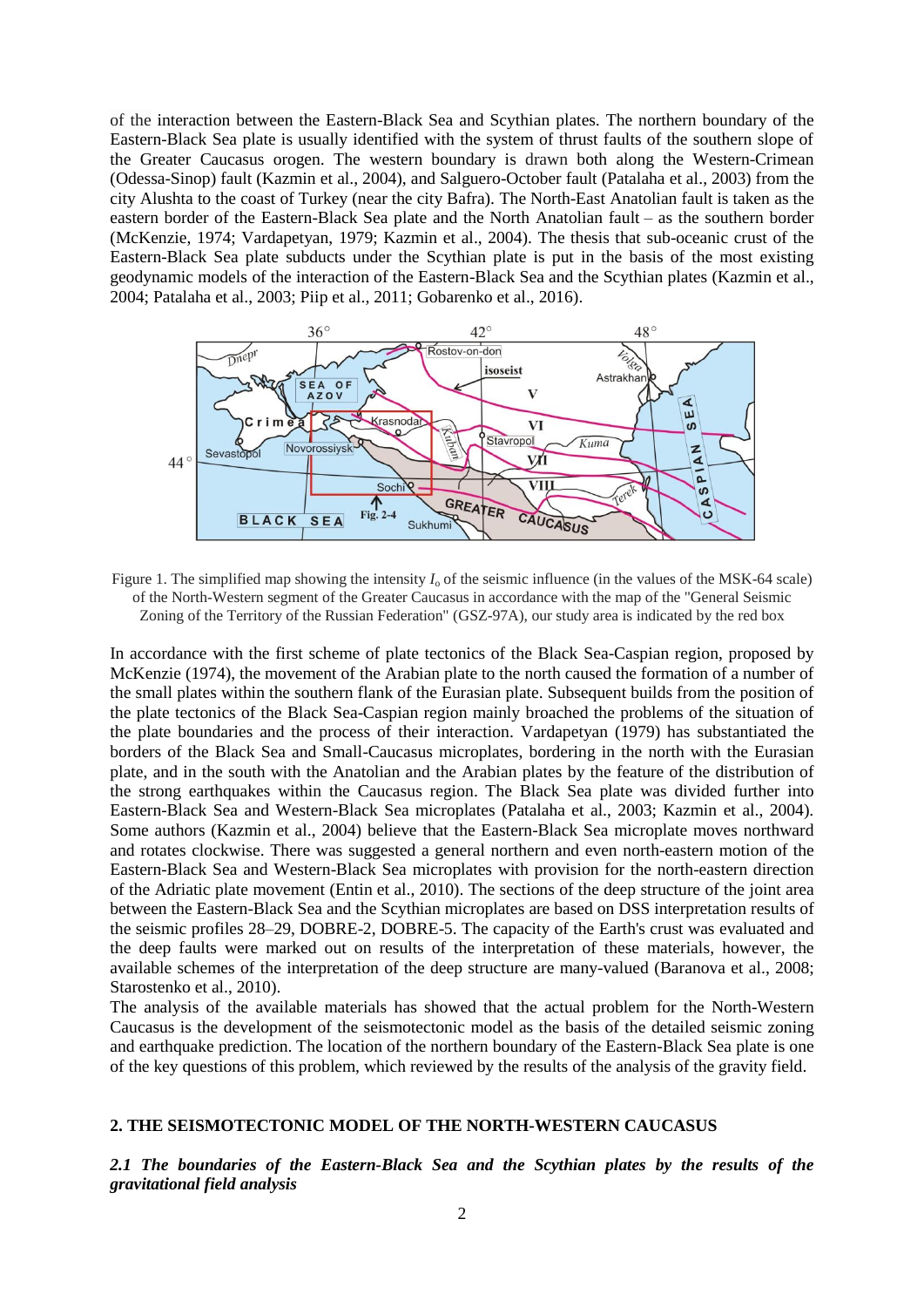The gravitational field of the North-Western Caucasus in accordance with the scheme of zoning of the gravitational field (Stogny G., Stogny V., 2017) is presented by the flanks of the two anomalous regions: the Black Sea and the Scythian in regional plan (fig. 2). The Scythian anomalous region tectonically corresponds to the Scythian plate, including the Indol-Kuban sedimentary basin, which [appears](http://wooordhunt.ru/word/appear) as Indol-Kuban minimum with amplitude more than 25 mGal.



Figure 2. The scheme of the gravity regions and anomalies of the north-western segment of the Greater Caucasus (the map of the Bouguer gravimetric anomalies, units are given in mGal)

The Black Sea gravity region covers the area of the Eastern-Black Sea depression, the Mountain Crimea and the southern slope of the north-western segment of the Greater Caucasus orogen. The north-eastern gravitational step of the Black Sea anomalous area corresponds to the southern wing of the north-western segment of the Greater Caucasus orogen. The Novorossiysk local gravitational maximum with the amplitude 60 mGal and the Sochi local gravitational maximum with the amplitude to 15 mGal stand out in borders of the Black Sea anomalous area (fig. 2).

There are several points of view on the nature of these local gravity anomalies. Buriyanov and Soloviev (1996) explained the gravitational maxima of the northern and western frame of the Black Sea depression by the intrusive bodies that embedded on the periphery of the Black Sea. According to another point of view (Baranova et al., 2008) with the fact that these intense gravitational anomalies in the plan are limited by isobath 200 m, their nature is partly associated with the edge effect.

The structure of the low-frequency component of the gravitational field is explained by the dense inhomogeneities of the consolidated layer of the Earth's crust (Stogny G., Stogny V., 2017). The tectonic scheme of the crystalline Earth's crust of the Crimean-Caucasus region was developed according to the results of analysis of the gravitational field.

## *2.2 The seismotectonic model of the North-Western Caucasus and seismic hazard assessment*

Epicenters of the earthquakes in the North-Western Caucasus are concentrated within two seismically active areas: Anapsky and Sochinsky (fig. 3). The analysis of the tectonic structure of the crystalline crust and earthquake epicenters of the Greater Caucasus north-western segment allows to remark the coincidence of the Anapsky and Sochinsky seismically active areas to local objects – high-density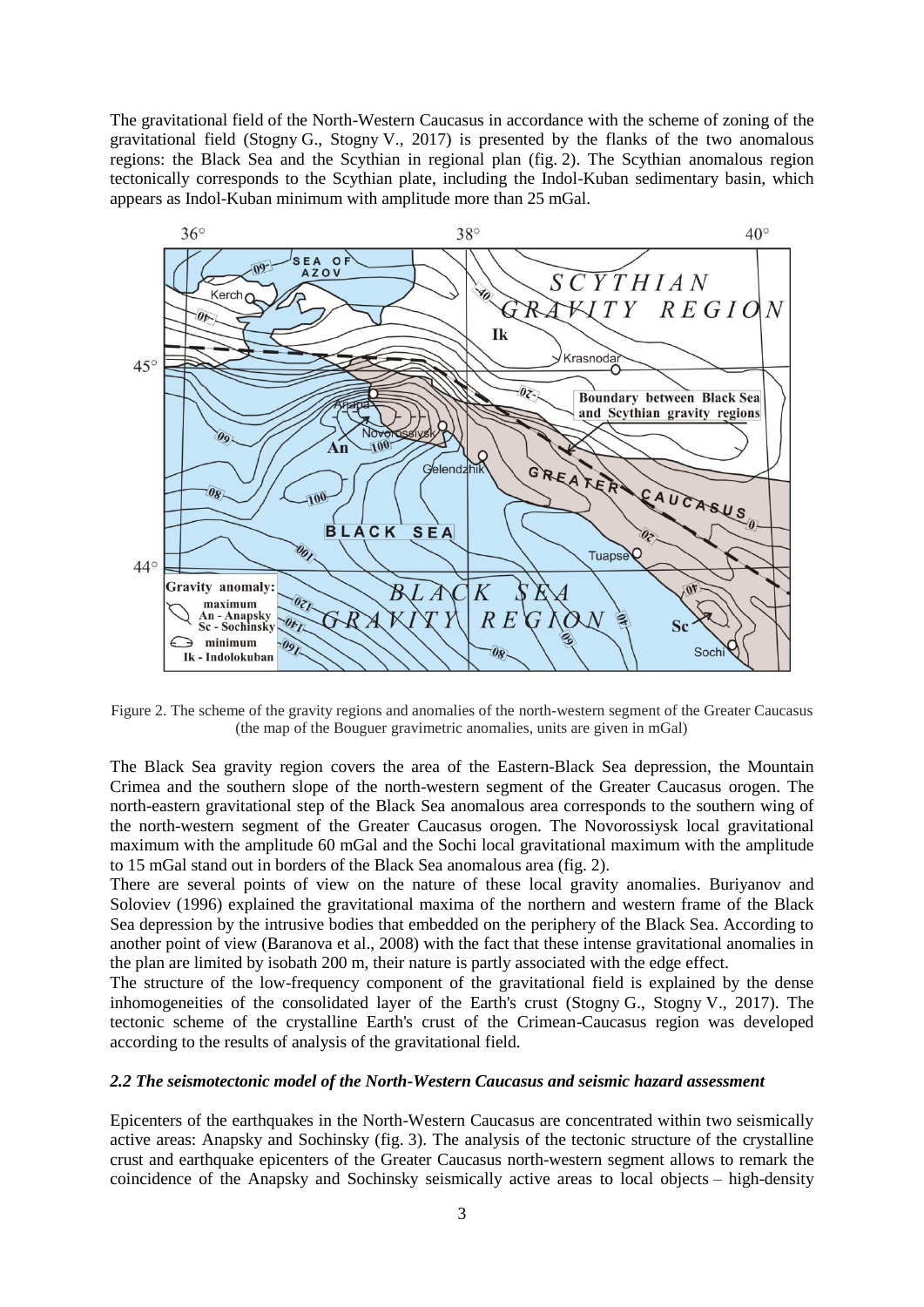blocks of the consolidated crust and deep faults that limit them. The role of transverse faults in the formation of the North-Western Caucasus seismicity is also quite significant and the ability of these faults to produce earthquakes of destructive power is assumed (Gabsatarova et al., 2016).



Figure 3. The main seismically active units of the Greater Caucasus north-western segment (faults: A – Azov, C – Crimea, E – East-Black Sea, N – Novorossiysk, T – Taman, W – West-Caucasus; seismic areas: 1 – Anapsky, 2 – Sochinsky; episenters: lilac – historical earthquakes, before 1900; rosy – instrumental earthquakes, after 1900)

Anapsky seismically active area is corresponded to the eponymous block of the Earth's crust and the node of the Crimean and West Caucasian deep faults intersection. The main part of earthquakes hypocenters is localized in the depth interval 10–35 km. The following earthquakes occurred within the Anapa block: Low-Kuban-1 (1879-10-09,  $M = 6.0$ ,  $I_0 = VII-VIII$ ), Anapa (1966-07-12,  $M = 5.5$ ,  $I_0 = \text{VII}$ , Low-Kuban-2 (2002-11-09,  $M = 5.0$ ,  $I_0 = \text{VI-VII}$ ). The Anapa earthquake (1966-07-12) epicenter is located in the sea at a distance of 10–15 km from the coast, the intensity of the shock in the cities Anapa and Novorossiysk was VI. The long axis of the isoseismic zone has a north-eastern strike.

The Low-Kuban-2 earthquake (2002-11-09) epicenter was located within the epicentral area (VII– VIII) of the Low-Kuban-1 earthquake (1879-10-09). The Low-Kuban-2 earthquake was felt on a large territory of the Krasnodar Region with intensity from V–VI to II (fig. 4). The isoseist V covers the territory where the cities Anapa, Novorossiysk and Krymsk are located. The isoseismic zone stretch is similar to the strike of the Anapa seismogenerating block of the Earth's crust.

Sochinsky seismically active area is controlled by the same name block of consolidated crust. The block is bounded by the Northwest and the Black Sea deep faults in the continental part. Earthquakes with  $M < 5$  are characteristic for it. The earthquake (1970-11-07,  $M = 5.1$ ,  $I_0 = VII-VIII$ ), which was felt with the force IV–V in Sochi, is necessary to remark among the powerful earthquakes.

The North-Western Caucasus seismicity in the lithospheric plate tectonics concept is explained by the subduction process of the Eastern-Black Sea plate under the Scythian plate (Kazmin et al., 2004; Gobarenko et al., 2016). The subduction model was developed on the basis of the oceanic or suboceanic type of the Earth's crust of the East-Black Sea depression. The thin high-speed Earth's crust of the East-Black Sea plate has rheological properties like to the crust of the East European Platform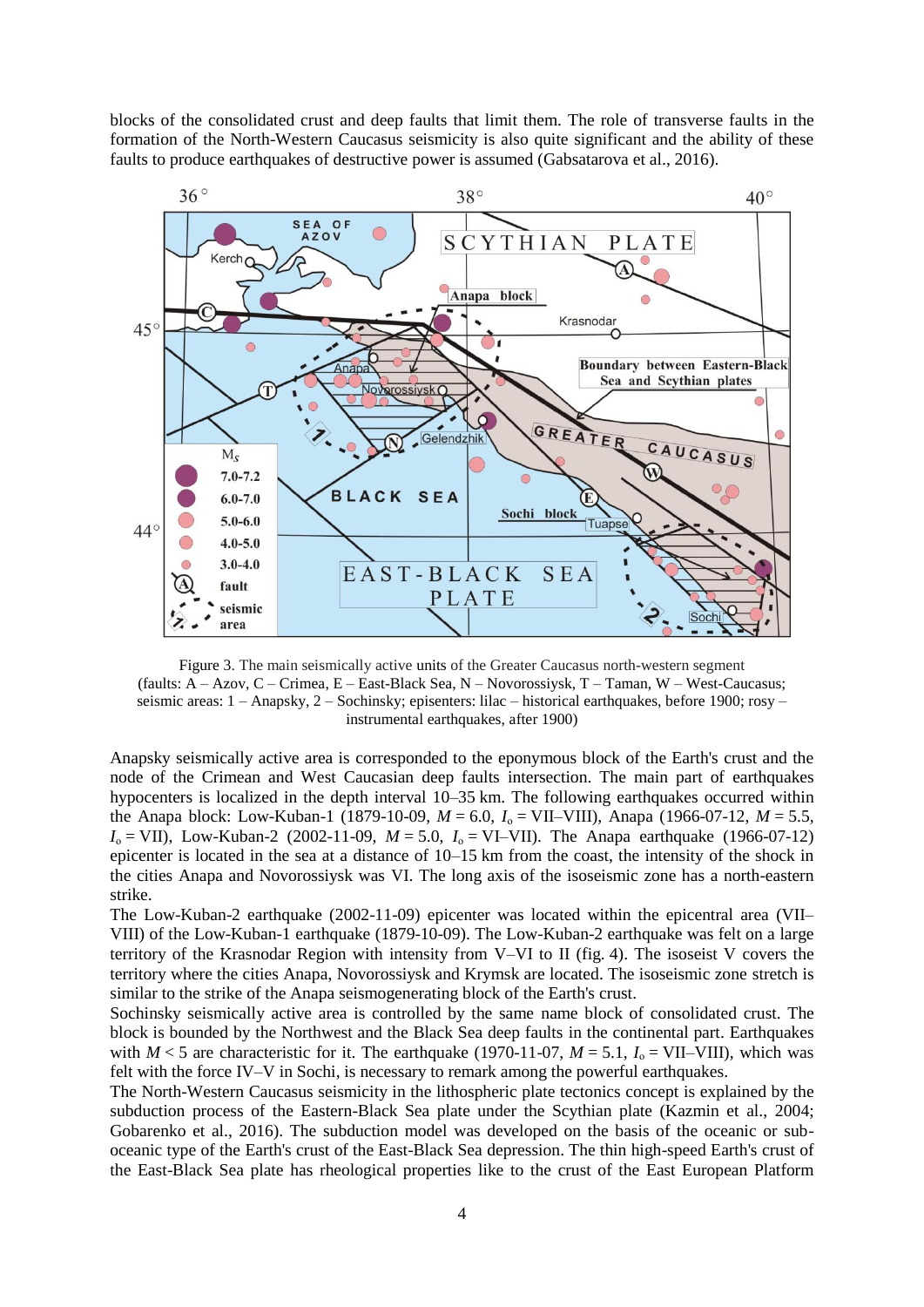(Yanovskaya et al., 2016) and is a thin continental crust formed as a result of strong extension of the continental crust without significant change of the underlying mantle. The conditions of the Eastern-Black Sea and Scythian plates interaction should be considered within the framework of interaction between two plates of the continental type on the basis of these data. The boundary of the Eastern-Black Sea and the Scythian plates (fig. 3) corresponds to the boundary between the East-Black Sea and the Scythian anomalous gravitational regions (fig. 2). The continental part of the Eastern-Black Sea plate is divided into blocks whose movements at the level of different layers of the Earth's crust lead to the formation of tectonic stress fields in the lithosphere and their discharge through earthquakes.



Figure 4. Map of isoseist of the Low-Kuban-2 earthquake (2002-11-09) according to (Malovichko et al., 2012) on the scheme of the main tectonic elements of the North-West segment of the Greater Caucasus

The Anapa block, which moves in a north-eastern direction and "is pressed" into the basement of the Scythian plate, is the most unstable one. The Sochi block does not experience similar stresses and its seismic hazard is less than for Anapa block. The seismogenerating structures of the Sochi block are the faults that limit it.

#### **3. CONCLUSIONS**

The basis of the seismotectonic model of the North-Western Caucasus which was developed by us is the interaction of the Eastern-Black Sea and the Scythian plates of continental or sub-continental type, the boundary between which corresponds to the boundary between the East-Black Sea and the Scythian anomalous gravitational areas.

The spatial distribution of earthquake epicenters of the Eastern-Black Sea lithospheric plate has a nodal character. Within its boundaries the Anapsky and Sochinsky seismically active regions of the Black Sea coast of Russia are the most seismically active. Earthquakes with  $M > 5$  occurred mainly within the Anapsky seismically active area: Low-Kuban-1 (1879-10-09,  $M = 6.0$ ), Anapa (1966-07-12,  $M = 5.5$ ) and Low-Kuban-2 (2002-11-09,  $M = 5.0$ ). Hypocenters of the earthquakes are localized mainly in the depth interval 10–35 km.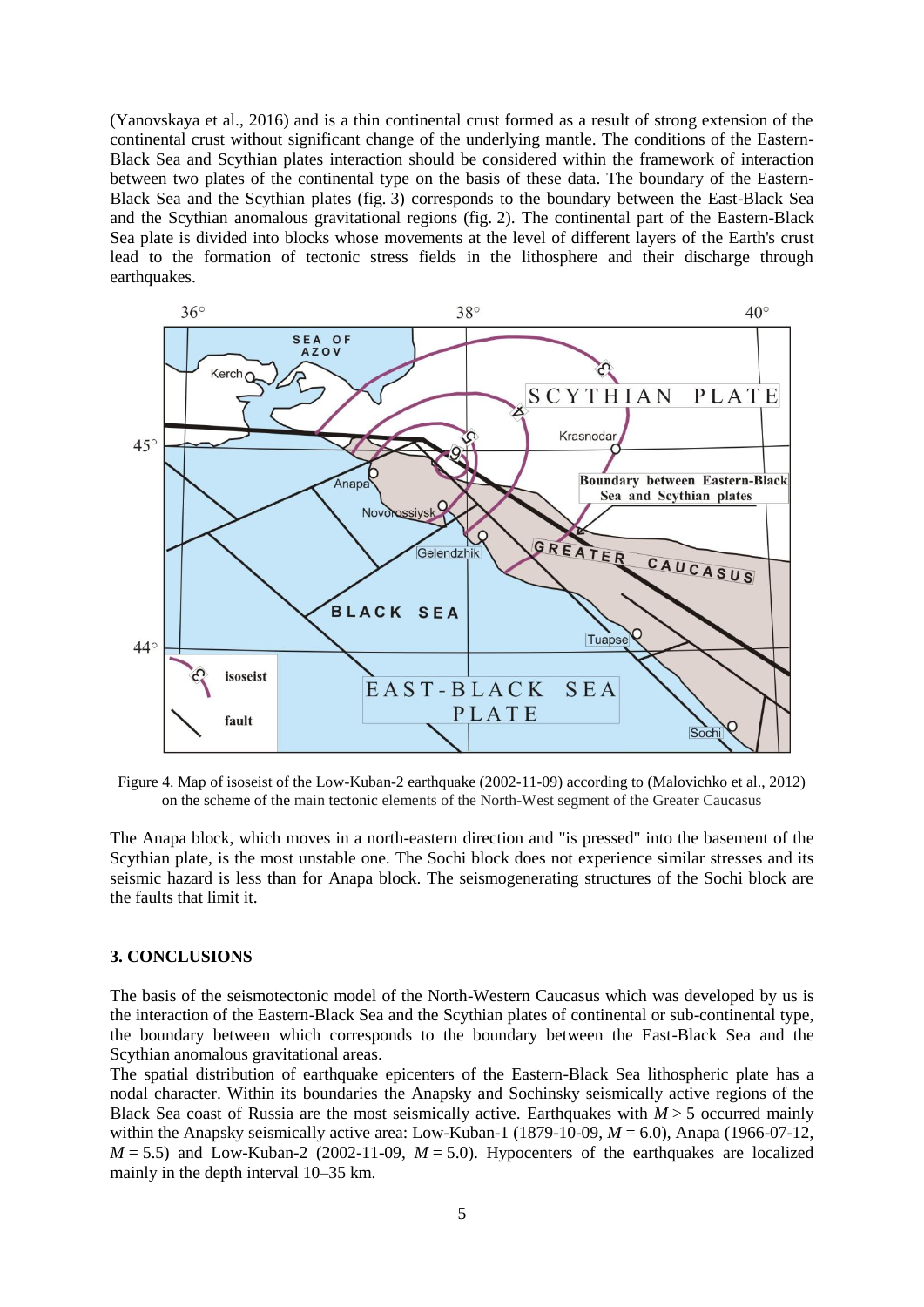The seismogenerating structures of the Anapsky and Sochinsky seismically active regions are the same name blocks, marked out in the contours of local gravitational maxima. According to our interpretation, they are high-density rigid blocks of granulites of the crystalline crust of the northern flank of the Eastern-Black Sea plate. Anapsky seismically active area, in addition, is controlled by a node of the West Caucasian and the Crimean deep faults intersection. The tectonic pattern permit to assume that the Anapa block "is pressed" in the north-eastern direction, while the transverse faults of the north-eastern strike of the North-Western Caucasus have a common strike with the Kerch-Azov fault system.

These faults limit the Anapa and Sochi seismogenerating blocks are seismically active. The role of transverse faults in the North-Western Caucasus seismicity formation is quite significant and the ability of these faults to produce devastating earthquakes is assumed. The territory of the Anapa block (cities Anapa, Novorossiysk, Krymsk) is the most seismically risky on the base of the developed seismotectonic model of the North-Western Caucasus.

## **4. ACKNOWLEDGMENTS**

Work is executed with the financial support of administration of Krasnodar region and the Russian Foundation for basic research (RFBR), project no 16-45-230343 RA.

## **5. REFERENCES**

Akopian STs, Bondur VG, Rogozhin EA (2017). Technology of monitoring and forecasting of strong earthquakes on the territory of Russia using the method of seismic entropy. *Physics of the Earth*, 53(1): 34-53 (in Russian).

Baranova YeP, Yegorova TP, Omelchenko VD (2008). Reinterpretation of DSS seismic data and gravity modeling on profiles 25, 28 and 29 in the Black and Azov Seas. *Geophys. J.*, 30(5): 124-144 (in Russian).

Buriyanov VB, Soloviev VD (1996). Investigation of the gravity maxima of the northern and western regions of the Black Sea depression. In: *Geophysical parameters of the lithosphere of the southern sector of the Alpine orogen*. Kiev: Naukova Dumka, pp 111-119 (in Russian).

Gabsatarova IP, Nikonov AA, Kamenskaya OP, Freyfel LD (2016). Reconstruction of macroscopic fields of earthquakes in the North-Western Caucasus with the aim of clarifying the seismic hazards in the region, *Proceedings of the 20th Russian Conference on Deep Structure, Metallogeny, Modern Geodynamics and Seismicity of the East European Platform and Adjacent Region*, 25-30 September, Voronezh, Russia. (In Russian).

Gobarenko VS, Murovskaya AV, Yegorova TP, Sheremet YeYe (2016). Modern collision processes on the northern edge of the Black Sea. *Geotectonics*, no 4, pp 68-87 (in Russian).

Gravimetric map of the USSR (1978). Scale 1 : 2 500 000. Moscow, Russia.

Kazmin VG, Lobkovsky LI, Pustovitenko BG (2004). Modern kinematics microplates in the Black Sea-South Caspian region. *Oceanology*, 44(4): 600-610 (in Russian).

Malovichko AA, Gabsatarova IP (2012). Seismic danger and seismic monitoring of Black Sea coast of the Russia Federation. *Ecological Bulletin of Research Centers of the Black Sea Economic Cooperation*, 10(1): 98- 105 (in Russian).

McKenzie DP (1974). Active tectonics of the Mediterranian region. *Geophys. J. Roy. Astr. Soc*., 30(2): 109-185.

Patalaha EI, Gonchar VV, Senchenkov IK, Chervinko OP (2003). Indentorny mechanism in the geodynamics of the Crimean-Black Sea region]. Kiev: Emko, 226 p (in Russian).

Piip VB, Ermakov AP (2011). Oceanic crust of the Black Sea Basin based on seismic data. *Moscow University Geology Bull.*, 66: 61-68 (in Russian).

Starostenko VI, Rusakov OM, Pashkevich IK, Kutas RI, Makarenko IB, Legostaeva OV, Lebed TV, Savchenko AS (2015). Heterogeneous structure of the lithosphere in the Black Sea from a multidisciplinary analysis of geophysical fields. *Geophys. J.*, 37(2): 3-29.